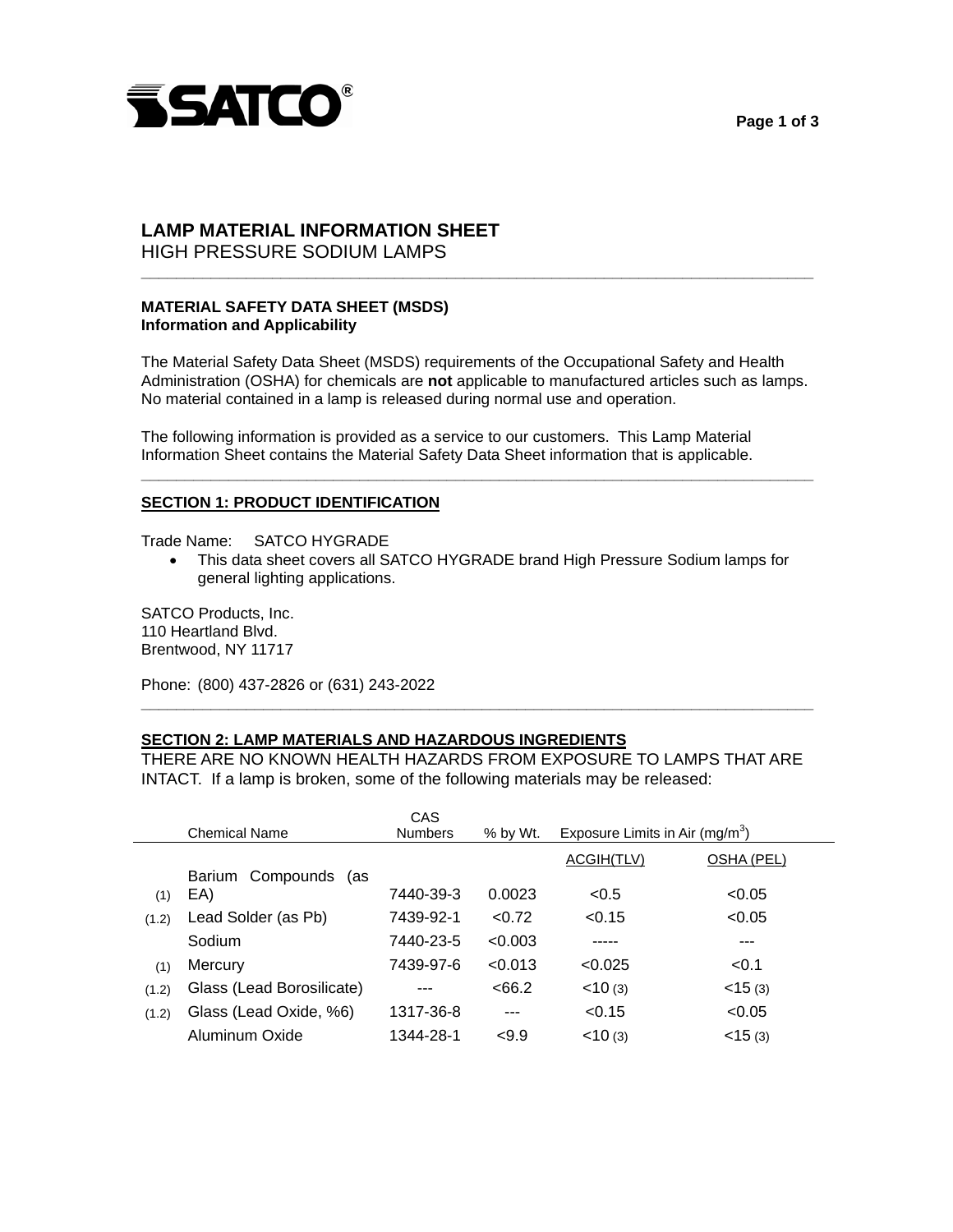## **High Pressure Sodium Lamps - Page 2 of 3**

- 1) These chemicals are subject to the reporting requirements of section 313 of Title III of the Superfund Amendments are Reauthorization Act of 1986 and 40 CFR Part 372.
- 2) The lead in this product is one of the substances known to the state of California to cause reproductive toxicity if ingested. California Safe Drinking Water and Toxic Enforcement Act of 1986.

**\_\_\_\_\_\_\_\_\_\_\_\_\_\_\_\_\_\_\_\_\_\_\_\_\_\_\_\_\_\_\_\_\_\_\_\_\_\_\_\_\_\_\_\_\_\_\_\_\_\_\_\_\_\_\_\_\_\_\_\_\_\_\_\_\_\_\_\_\_\_\_\_\_\_\_\_\_** 

**\_\_\_\_\_\_\_\_\_\_\_\_\_\_\_\_\_\_\_\_\_\_\_\_\_\_\_\_\_\_\_\_\_\_\_\_\_\_\_\_\_\_\_\_\_\_\_\_\_\_\_\_\_\_\_\_\_\_\_\_\_\_\_\_\_\_\_\_\_\_\_\_\_\_\_\_\_** 

**\_\_\_\_\_\_\_\_\_\_\_\_\_\_\_\_\_\_\_\_\_\_\_\_\_\_\_\_\_\_\_\_\_\_\_\_\_\_\_\_\_\_\_\_\_\_\_\_\_\_\_\_\_\_\_\_\_\_\_\_\_\_\_\_\_\_\_\_\_\_\_\_\_\_\_\_\_** 

**\_\_\_\_\_\_\_\_\_\_\_\_\_\_\_\_\_\_\_\_\_\_\_\_\_\_\_\_\_\_\_\_\_\_\_\_\_\_\_\_\_\_\_\_\_\_\_\_\_\_\_\_\_\_\_\_\_\_\_\_\_\_\_\_\_\_\_\_\_\_\_\_\_\_\_\_\_** 

3) Limits as nuisance particulate

#### **SECTION 3: PHYSICAL/CHEMICAL PROPERTIES**

Not Applicable to Intact lamp.

#### **SECTION 4: FIRE AND EXPLOSION HAZARDS**

Not applicable. Under extreme high temperatures, the glass might melt or crack.

#### **SECTION 5: REACTIVITY DATA**

 Stability: Lamp is stable. Incompatibility: None for intact lamp. Hazardous Polymerization: Will not occur..

#### **SECTION 6: HEALTH HAZARDS**

 EXPOSURE TO INTACT LAMPS DOES NOT POSE ANY KNOWN HEALTH HAZARDS. No adverse effects are expected from occasional exposure to broken lamps. As a matter of good practice, avoid prolonged for frequent exposure to broken lamps unless there is adequate ventilation. The major hazard from broken lamps is the possibility of sustaining glass cuts.

 EFFECTS OF OVEREXPOSURE TO BROKEN LAMPS BY INHALATION, INGESTION, OR CONTACT (SKIN OR EYE):

Barium Compounds – Alkaline barium compounds, such as the hydroxide and carbonate, may cause local irritation to the eyes, nose, throat, and skin.

Lead – Ingestion and inhalation of lead dust or fume must be avoided. Irritation of the eyes and respiratory tract may occur. Excessive lead absorption is toxic and may include symptoms such as anemia, weakness, abdominal pain, and kidney disease. However, the chemical inertness and insolubility of this material is expected to reduce the potential for systemic lead toxicity.

Sodium – Skin contact can cause thermal and/or alkali burns. Fumes from burning sodium are highly irritating to skin, eyes and mucous membranes.

 Mercury – Exposure to high concentrations of vapors for brief periods can cause acute symptoms such as pneumonitis, chest pains, shortness of breath, coughing, gingivitis, salivation and possible stomatitis. May cause redness and irritation as a result of contact with skin and/or eyes.

<u>Glass</u> – Glass dust is considered to be physiologically inert and as such, has an OSHA exposure limit of 15 mg/cubic meter for total dust and 5 mg/cubic meter for respirable dust.